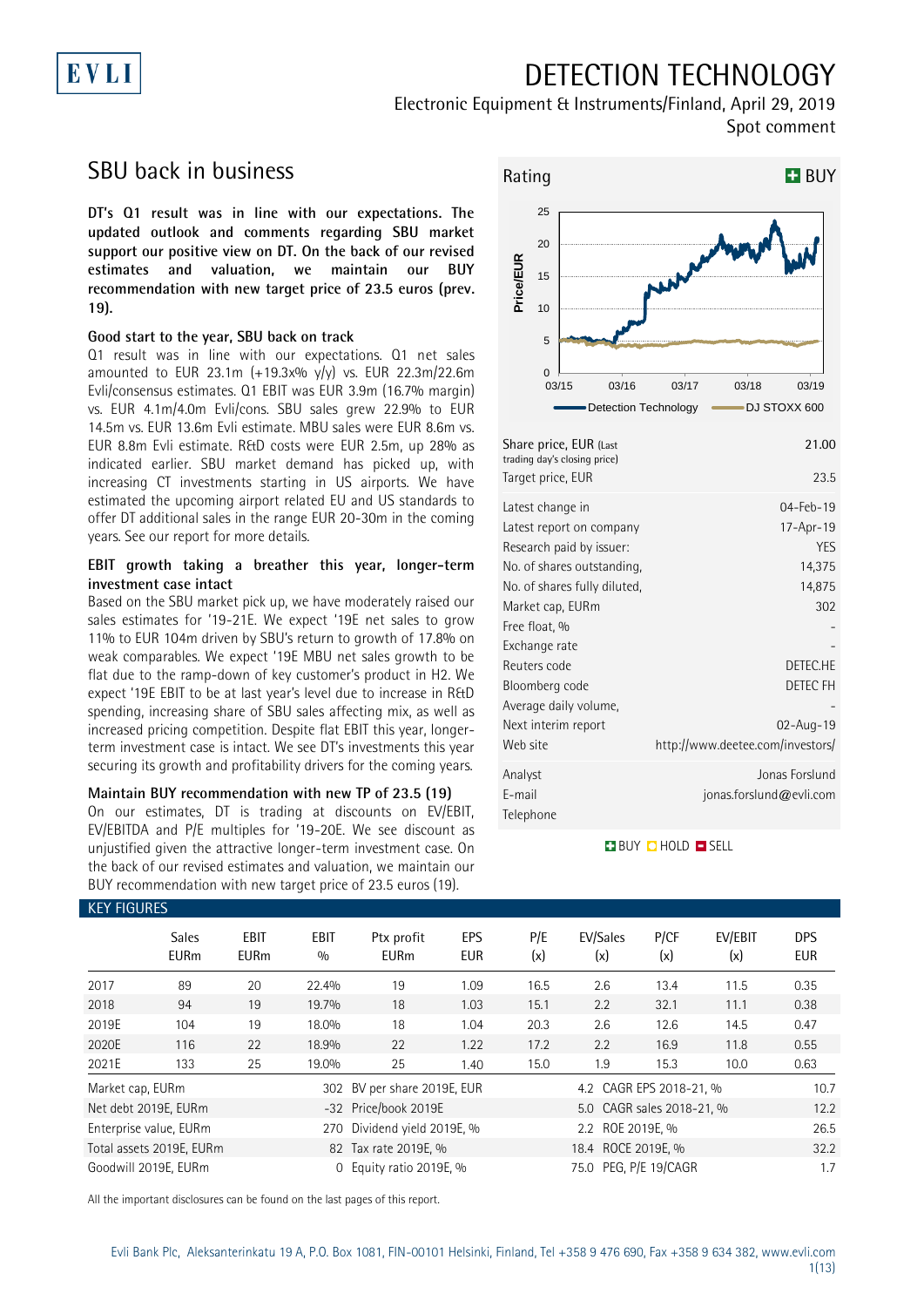### Electronic Equipment & Instruments/Finland, April 29, 2019 Spot comment

Based on DT's market share, we see the increase in Western airport CT investments offering DT additional sales in the range EUR 20-30m in the coming years

#### **DT's growth outlook supported by Western airport security**

We expect that investments in computed tomography (CT) screening at Western airports will accelerate growth in the European and US X-ray security markets during the next five years. In Europe, the driving force is European wide security regulation, European Civil Aviation Conference (ECAC) Standard 3, which will increase the use of CT in aviation security. Meanwhile, Transportation Security Administration (TSA) is planning to increase the usage of CT scanners for carry-in baggage. In addition, the installed base of US hold baggage screening equipment is aging.

Based on sparsely available information, we estimate that CT investments in European and US airports could generate some USD 1.5bn revenues for equipment manufacturers over the next five years, which could translate into USD 150m detector sales. This market estimate does not include investments related to ECAC st. 3 compliant carry-in baggage screening equipment.

#### **CT scanner sales to US and European airports - Market size estimate for 2017-2023**

| Segment                        | Growth trigger                    | <b>Schedule</b>                                                                | <b>Number of</b><br>units to<br>install/replace | <b>Sources</b>                                                              |
|--------------------------------|-----------------------------------|--------------------------------------------------------------------------------|-------------------------------------------------|-----------------------------------------------------------------------------|
| US: hold<br>baggage            | Replacement of old CT<br>scanners | Most installed a decade ago,<br>replacement cycle: ~10y                        | $-2000$                                         | Approximate # of units and<br>schedule: Smiths Detection 2017<br><b>CMD</b> |
| US: carry-in<br>baggage        | TSA's roll-out plan               | Approximately in 5 years                                                       | $-2000$                                         | Approximate # of units: CBS news,<br>approximate schedule: TSA              |
| Europe: hold<br>baggage        | <b>ECAC Standard 3</b>            | Completion: 2018 (UK), 2020<br>(others), 2022 (under special<br>circumstances) | ~1400                                           | Approx. # of units and schedule:<br>Smiths Detection 2017 CMD               |
| Europe:<br>carry-in<br>baggage | <b>ECAC Standard 3</b>            | No fixed schedule                                                              |                                                 |                                                                             |
|                                |                                   | <b>Total units</b>                                                             | $-5400$                                         | Evli estimate                                                               |
|                                |                                   | Unit price, MUSD                                                               | 0.28                                            | Evli estimate                                                               |
|                                |                                   | <b>Total equipment sales, MUSD</b>                                             | 1512                                            | Evli estimate                                                               |
|                                |                                   | Material costs, MUSD                                                           | 756                                             | Assumption: 50% gross margin                                                |
|                                |                                   | of which detectors, MUSD                                                       | 151                                             | Assumption: 20% of BOM                                                      |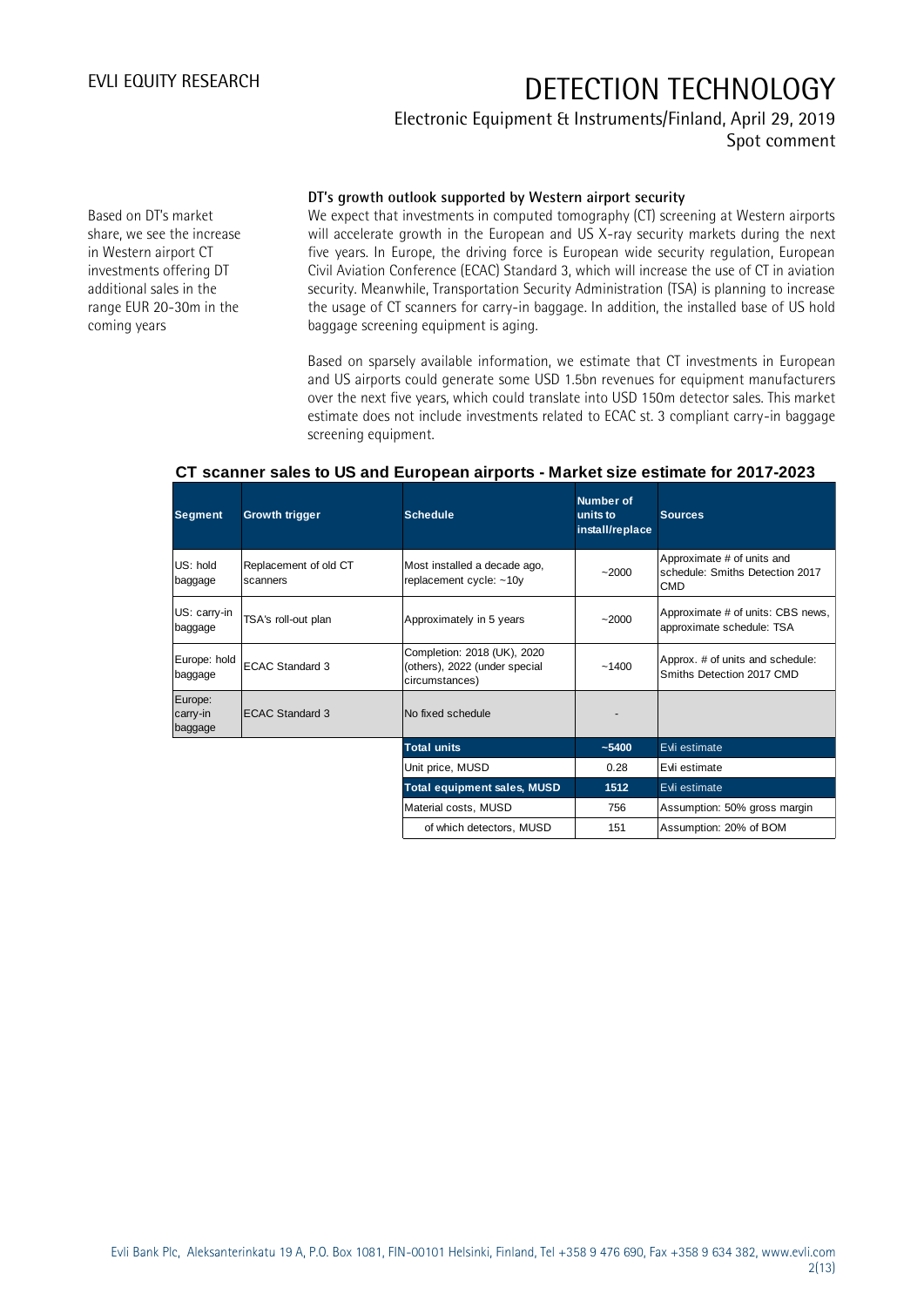### Electronic Equipment & Instruments/Finland, April 29, 2019 Spot comment

**Valuation summary**

Maintain BUY recommendation with new target price of 23.5 (19)

On our estimates, DT is trading at discounts on EV/EBIT, EV/EBITDA and P/E multiples for '19-20E. We see discount as unjustified given the attractive longer-term investment case. On the back of our revised estimates and valuation, we maintain our BUY recommendation with new target price of 23.5 euros (19).

|                          | 19    | EV/EBITDA<br>20 | 21                             |
|--------------------------|-------|-----------------|--------------------------------|
| EBITDA (Evli est.)       | 21.5  | 24.5            | 27.7                           |
| Multiple (peer median)   | 13.2x | 11.9x           | 11.1x                          |
| EV                       | 283   | 292             | 309                            |
| Net debt (Evli est.)     | $-32$ | $-32$           | $-32$                          |
| Value of equity          | 315   | 324             | 340                            |
| Per share                | 21.9  | 22.5            | 23.7                           |
|                          |       |                 | Source: Factset, Evli Research |
|                          |       | P/E             |                                |
|                          | 19    | 20              | 21                             |
| Net earnings (Evli est.) | 14.9  | 17.6            | 20.2                           |
| Multiple (peer median)   | 21.9x | 19.8x           | 18.3x                          |
| Per share                | 22.6  | 24.3            | 25.7                           |
|                          |       |                 | Source: Factset, Evli Research |
|                          |       | EV/EBIT         |                                |
|                          | 19    | 20              | 21                             |
| EBIT (Evli est.)         | 18.7  | 22.0            | 25.2                           |
| Multiple (peer median)   | 19.0x | 16.2x           | 13.8x                          |
| EV                       | 355   | 356             | 348                            |
| Net debt (Evli est.)     | $-32$ | $-32$           | $-32$                          |
| Value of equity          | 387   | 388             | 380                            |
| Per share                | 26.9  | 27.0            | 26.4                           |

Source: Factset, Evli Research

| Valuation approaches      | Implied value |
|---------------------------|---------------|
| Peer EV/EBIT (FY20E)      | 27.0          |
| Peer P/E (FY20E)          | 24.3          |
| Peer EV/EBITDA (FY20E)    | 22.5          |
| <b>DCF</b>                | 22.5          |
| <b>Target price (EUR)</b> | 23.5          |

Source: Evli Research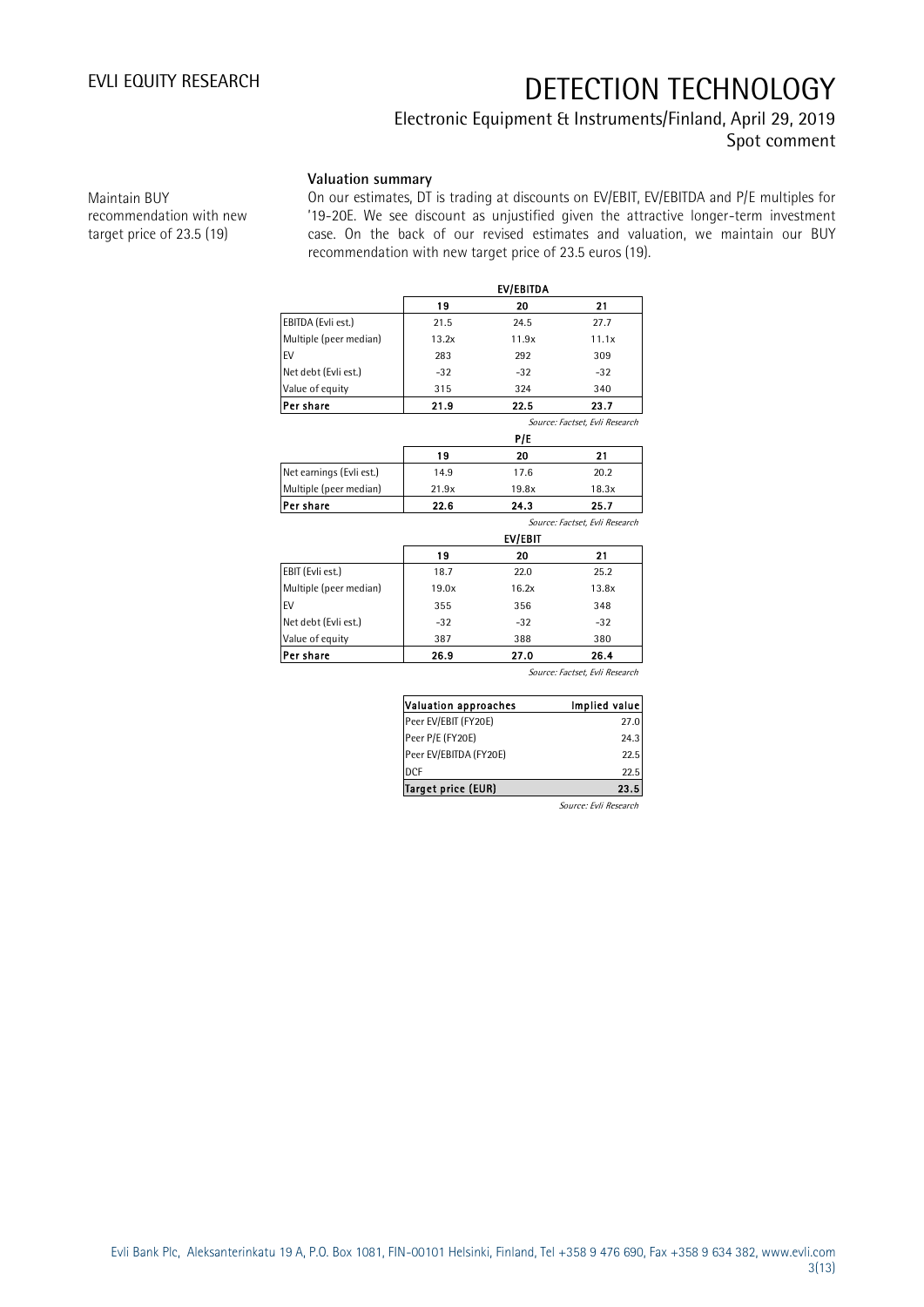### Electronic Equipment & Instruments/Finland, April 29, 2019 Spot comment

|                                         | Electronic Equipment et motiumentoj i munuitaj riprir zoj zo lo |             |                   |                   |                   |          |          |          |                   |                   |                   |  |
|-----------------------------------------|-----------------------------------------------------------------|-------------|-------------------|-------------------|-------------------|----------|----------|----------|-------------------|-------------------|-------------------|--|
|                                         |                                                                 |             |                   |                   |                   |          |          |          |                   | Spot comment      |                   |  |
|                                         |                                                                 |             |                   |                   |                   |          |          |          |                   |                   |                   |  |
|                                         | Security                                                        | <b>MCAP</b> | EBIT <sub>%</sub> | EBIT <sub>%</sub> | EBIT <sub>%</sub> | EBITDA % | EBITDA % | EBITDA % | ROCE <sub>%</sub> | ROCE <sub>%</sub> | ROCE <sub>%</sub> |  |
| DETECTION TECHNOLOGY PEER GROUP         | identifier                                                      | <b>MEUR</b> | 19E               | 20E               | 21E               | 19E      | 20E      | 21E      | 19E               | 20E               | 21E               |  |
| <b>First Sensor AG</b>                  | SIS-DE                                                          | 236         | 9                 | 9                 | 9                 | 14       | 14       | 14       |                   |                   |                   |  |
| Hamamatsu Photonics K.K.                | 6965-JP                                                         | 5600        | 19                | 20                | 20                | 26       | 27       | 28       | 13                | 13                | 13                |  |
| OSI Systems, Inc.                       | OSIS-US                                                         | 1436        | 9                 | 10 <sup>1</sup>   |                   | 16       | 17       |          |                   |                   |                   |  |
| <b>Varex Imaging Corporation</b>        | VREX-US                                                         | 1102        | 11                | 12                | 13                | 16       | 17       | 17       | 10                | 11                | 11                |  |
| ams AG                                  | AMS-CH                                                          | 2446        | 10                | 14                | 15                | 23       | 27       | 29       | 5                 | 8                 | 9                 |  |
| Analog Devices, Inc.                    | ADI-US                                                          | 37760       | 42                | 43                | 43                | 48       | 47       | 48       | 13                | 13                | 15                |  |
| Keysight Technologies Inc               | KEYS-US                                                         | 14463       | 20                | 21                | 20                | 24       | 25       | 23       | 15                | 15                |                   |  |
| <b>National Instruments Corporation</b> | NATI-US                                                         | 5680        | 17                | 18                | 16                | 19       | 19       | 19       | 15                | 16                |                   |  |
| Spectris plc                            | SXS-GB                                                          | 3679        | 16                | 16                | 17                | 18       | 19       | 20       | 15                | 16                | 17                |  |
| Oxford Instruments plc                  | OXIG-GB                                                         | 738         | 16                | 16                | 16                | 18       | 19       | 19       | 20                | 20                |                   |  |
| Trimble Inc.                            | TRMB-US                                                         | 9185        | 21                | 22                | 23                | 23       | 23       | 24       | 16                | 16                |                   |  |
| Hexagon AB Class B                      | HEXA.B-SE                                                       | 17984       | 25                | 26                | 26                | 32       | 33       | 33       | 12                | 13                | 12                |  |
| Vaisala Oyj Class A                     | VAIAS-FI                                                        | 693         | 9                 | 10                | 11                | 14       | 14       | 15       | 16                | 21                | 25                |  |
| Peer Group Average                      |                                                                 | 7769        | 17                | 18                | 19                | 22       | 23       | 24       | 14                | 15                | 15                |  |
| Peer Group Median                       |                                                                 | 3679        | 16                | 16                | 16                | 19       | 19       | 21       | 15                | 15                | 13                |  |
| Detection Technology (Evli est.)        |                                                                 | 302         | 18                | 19                | 19                | 21       | 21       | 21       | 32                | 33                | 32                |  |

| Peer Group Median                |            | 3679        | 16           | 16           | 16           | 19    | 19    | 21    | 15    | 15     | 13     |
|----------------------------------|------------|-------------|--------------|--------------|--------------|-------|-------|-------|-------|--------|--------|
| Detection Technology (Evli est.) |            | 302         | 18           | 19           | 19           | 21    | 21    | 21    | 32    | 33     | 32     |
|                                  |            |             |              |              |              |       |       |       |       |        |        |
|                                  | Security   | <b>MCAP</b> | <b>ROE %</b> | <b>ROE %</b> | <b>ROE %</b> | DIV % | DIV % | DIV % | P/E   | P/E    | P/E    |
| DETECTION TECHNOLOGY PEER GROUP  | identifier | <b>MEUR</b> | 19E          | 20E          | 21E          | 19E   | 20E   | 21E   | 19E   | 20E    | 21E    |
| <b>First Sensor AG</b>           | SIS-DE     | 236         | 10           | 10           | 10           | 1.0   | 1.1   | 1.2   | 27.3x | 24.6x  | 22.3x  |
| Hamamatsu Photonics K.K.         | 6965-JP    | 5600        | 10           | 11           | 11           | 0.9   | 1.0   | 1.0   | 33.2x | 30.4x  | 28.0x  |
| OSI Systems, Inc.                | OSIS-US    | 1436        | 15           | 14           |              |       |       |       | 22.0x | 20.9x  |        |
| Varex Imaging Corporation        | VREX-US    | 1102        | 13           | 15           | 14           |       |       |       | 23.5x | 19.8x  | 18.8x  |
| ams AG                           | AMS-CH     | 2446        | 11           | 17           | 17           | 0.5   | 0.8   | 1.5   | 19.4x | 11.0x  | 8.8x   |
| Analog Devices, Inc.             | ADI-US     | 37760       | 18           | 19           | 19           | 1.8   | 1.9   | 2.0   | 20.8x | 19.1x  | 18.1x  |
| Keysight Technologies Inc        | KEYS-US    | 14463       | 27           | 25           | 23           | 0.0   | 0.0   | 0.0   | 21.7x | 19.4x  | 17.1x  |
| National Instruments Corporation | NATI-US    | 5680        | 13           | 14           | 15           | 2.1   | 2.3   | 2.5   | 39.6x | 33.5x  | 29.7x  |
| Spectris plc                     | SXS-GB     | 3679        | 16           | 16           | 16           | 2.3   | 2.5   | 2.7   | 15.9x | 14.8x  | 13.8x  |
| Oxford Instruments pic           | OXIG-GB    | 738         | 18           | 16           | 14           | 1.3   | 1.3   | 1.4   | 17.1x | 16.2x  | 15.8x  |
| Trimble Inc.                     | TRMB-US    | 9185        | 17           | 17           | 17           | 0.0   | 0.0   | 0.0   | 19.4x | 17.4x  | 15.5x  |
| <b>Hexagon AB Class B</b>        | HEXA.B-SE  | 17984       | 15           | 15           | 15           | 1.3   | 1.4   | 1.6   | 21.9x | 20.2x  | 18.6x  |
| Vaisala Oyj Class A              | VAIAS-FI   | 693         | 16           | 18           | 19           | 3.1   | 3.3   | 3.4   | 24.3x | 20.2x  | 18.5x  |
| Peer Group Average               |            | 7769        | 15           | 16           | 16           | 1.3   | 1.4   | 1.6   | 23.5x | 20.6x  | 18.7x  |
| Peer Group Median                |            | 3679        | 15           | 16           | 15           | 1.3   | 1.3   | 1.5   | 21.9x | 19.8x  | 18.3x  |
| Detection Technology (Evli est.) |            | 302         | 27           | 27           | 26           | 2.2   | 2.6   | 3.0   | 20.3x | 17.2x  | 15.0x  |
|                                  |            |             |              |              |              |       |       |       | $-7%$ | $-13%$ | $-18%$ |

|                                         | Security   | <b>MCAP</b> | EV/S | EV/S | EV/S   | <b>EV/EBITDA</b> | EV/EBITDA | EV/EBITDA | <b>EV/EBIT</b> | <b>EV/EBIT</b> | EV/EBIT |
|-----------------------------------------|------------|-------------|------|------|--------|------------------|-----------|-----------|----------------|----------------|---------|
| DETECTION TECHNOLOGY PEER GROUP         | identifier | <b>MEUR</b> | 19E  | 20E  | 21E    | 19E              | 20E       | 21E       | 19E            | 20E            | 21E     |
| <b>First Sensor AG</b>                  | SIS-DE     | 236         | 1.5x | 1.4x | 1.2x   | 10.4x            | 9.5x      | 8.7x      | 17.3x          | 15.4x          | 13.8x   |
| <b>IHamamatsu Photonics K.K.</b>        | 6965-JP    | 5600        | 4.5x | 4.1x | 3.8x   | 16.9x            | 15.0x     | 13.8x     | 23.7x          | 21.0x          | 19.0x   |
| <b>IOSI Systems, Inc.</b>               | OSIS-US    | 1436        | 1.6x | 1.4x |        | 9.8x             | 8.5x      |           | 17.0x          | 14.5x          |         |
| Varex Imaging Corporation               | VREX-US    | 1102        | 2.0x | 1.9x | 1.8x   | 13.2x            | 11.2x     | 10.4x     | 19.5x          | 16.2x          | 13.3x   |
| lams AG                                 | AMS-CH     | 2446        | 2.3x | 1.9x | 1.7x   | 10.1x            | 7.1x      | 5.9x      | 23.9x          | 13.9x          | 11.0x   |
| Analog Devices, Inc.                    | ADI-US     | 37760       | 7.6x | 7.1x | 6.8x   | 16.0x            | 15.3x     | 14.1x     | 18.2x          | 16.7x          | 15.9x   |
| Keysight Technologies Inc.              | KEYS-US    | 14463       | 4.0x | 3.6x | 3.2x   | 16.8x            | 14.3x     | 14.0x     | 20.1x          | 17.2x          | 15.8x   |
| National Instruments Corporation        | NATI-US    | 5680        | 4.3x | 3.9x | 3.5x   | 22.9x            | 20.0x     | 17.9x     | 25.0x          | 21.5x          | 21.7x   |
| Spectris plc                            | SXS-GB     | 3679        | 2.1x | 1.9x | 1.8x   | 11.2x            | 10.2x     | 9.2x      | 13.3x          | 11.9x          | 10.8x   |
| Oxford Instruments pic                  | OXIG-GB    | 738         | 1.9x | 1.8x | 1.7x   | 10.6x            | 9.7x      | 8.8x      | 12.4x          | 11.5x          | 10.5x   |
| Trimble Inc.                            | TRMB-US    | 9185        | 3.4x | 3.1x | 2.8x   | 14.9x            | 13.4x     | 11.5x     | 16.1x          | 14.4x          | 12.4x   |
| <b>Hexagon AB Class B</b>               | HEXA.B-SE  | 17984       | 4.8x | 4.4x | 4.1x   | 14.9x            | 13.5x     | 12.1x     | 19.0x          | 17.1x          | 15.3x   |
| Vaisala Ovi Class A                     | VAIAS-FI   | 693         | 1.7x | 1.7x | 1.6x   | 12.7x            | 11.9x     | 10.7x     | 20.0x          | 16.5x          | 13.8x   |
| <b>Peer Group Average</b>               |            | 7769        | 3.2x | 2.9x | 2.8x   | 13.9x            | 12.3x     | 11.4x     | 18.9x          | 16.0x          | 14.4x   |
| Peer Group Median                       |            | 3679        | 2.3x | 1.9x | 2.3x   | 13.2x            | 11.9x     | 11.1x     | 19.0x          | 16.2x          | 13.8x   |
| Detection Technology (Evli est.)        |            | 302         | 2.6x | 2.2x | 1.9x   | 12.6x            | 10.6x     | 9.1x      | 14.5x          | 11.8x          | 10.0x   |
| Premium/discount relative to peer group |            |             | 15%  | 15%  | $-18%$ | $-5%$            | $-1196$   | $-18%$    | $-24%$         | $-27%$         | $-28%$  |

Premium/discount relative to peer group

median Source: Factset, Evli Research

|                                         |            |             | Sales    | Sales | Sales             | Net debt / | Net debt /    | Net debt /    | Equity  | Equity  | Equity  |
|-----------------------------------------|------------|-------------|----------|-------|-------------------|------------|---------------|---------------|---------|---------|---------|
|                                         |            |             |          |       |                   |            |               |               |         |         |         |
|                                         | Security   | <b>MCAP</b> | growth % |       | growth % growth % | EBITDA     | <b>EBITDA</b> | <b>EBITDA</b> | ratio % | ratio % | ratio % |
| DETECTION TECHNOLOGY PEER GROUP         | identifier | <b>MEUR</b> | 19E      | 20E   | 21E               | 19E        | 20E           | 21E           | 19E     | 20E     | 21E     |
| <b>First Sensor AG</b>                  | SIS-DE     | 236         | 13.2     | 7.2   | 7.3               | 0.6x       | 0.4x          | 0.1x          | 54.0    | 56.6    | 58.7    |
| Hamamatsu Photonics K.K.                | 6965-JP    | 5600        | 14.5     | 6.5   | 5.4               | $-2.0x$    | $-2.0x$       | $-2.1x$       | 80.0    | 80.9    | 81.9    |
| OSI Systems, Inc.                       | OSIS-US    | 1436        | 21.1     | 4.8   | 0.0               | 1.3x       | 0.6x          |               |         |         |         |
| Varex Imaging Corporation               | VREX-US    | 1102        | 10.9     | 3.2   | 2.2               | 3.0x       | 2.2x          | 1.5x          | 39.3    | 42.1    | 45.8    |
| ams AG                                  | AMS-CH     | 2446        | 57.6     | 13.8  | 7.3               | 3.2x       | 2.0x          | 1.5x          | 37.9    | 40.2    | 42.4    |
| Analog Devices, Inc.                    | ADI-US     | 37760       | 19.4     | 5.3   | 4.4               | 1.7x       | 1.4x          | 1.3x          | 53.9    | 55.9    | 55.8    |
| Keysight Technologies Inc               | KEYS-US    | 14463       | 31.2     | 7.3   | 11.7              | 0.7x       | 0.2x          | 0.2x          | 44.0    | 49.9    |         |
| <b>National Instruments Corporation</b> | NATI-US    | 5680        | 9.0      | 8.1   | 10.1              | $-1.4x$    | $-1.5x$       | $-1.6x$       | 73.3    | 72.7    |         |
| Spectris plc                            | SXS-GB     | 3679        | 8.6      | 3.0   | 3.4               | 0.8x       | 0.4x          | 0.1x          | 62.5    | 65.8    | 70.5    |
| Oxford Instruments plc                  | OXIG-GB    | 738         | 8.6      | 1.9   | 5.6               | $-0.2x$    | $-0.6x$       | $-1.0x$       | 61.8    | 66.8    |         |
| Trimble Inc.                            | TRMB-US    | 9185        | 27.1     | 7.1   | 4.9               | 1.6x       | 1.2x          | 0.4x          | 52.2    | 52.1    |         |
| <b>Hexagon AB Class B</b>               | HEXA.B-SE  | 17984       | 18.1     | 5.6   | 5.7               | 1.2x       | 0.7x          | 0.3x          | 56.7    | 58.8    | 59.7    |
| Vaisala Oyj Class A                     | VAIAS-FI   | 693         | 16.1     | 4.2   | 4.4               | $-0.7x$    | $-0.7x$       | $-0.7x$       | 52.7    | 52.5    | 54.7    |
| <b>Peer Group Average</b>               |            | 7769        | 19.7     | 6.0   | 6.0               | 0.8x       | 0.3x          | 0.0x          | 55.7    | 57.9    | 58.7    |
| Peer Group Median                       |            | 3679        | 16.1     | 5.6   | 5.5               | 0.8x       | 0.4x          | 0.1x          | 54.0    | 56.2    | 57.2    |
| Detection Technology (Evli est.)        |            | 302         | 10.7     | 12.0  | 14.0              | $-1.5x$    | -1.7x         | $-1.8x$       | 75.0    | 75.9    | 76.3    |

Source: Factset, Evli Research Updated on April 29, 2019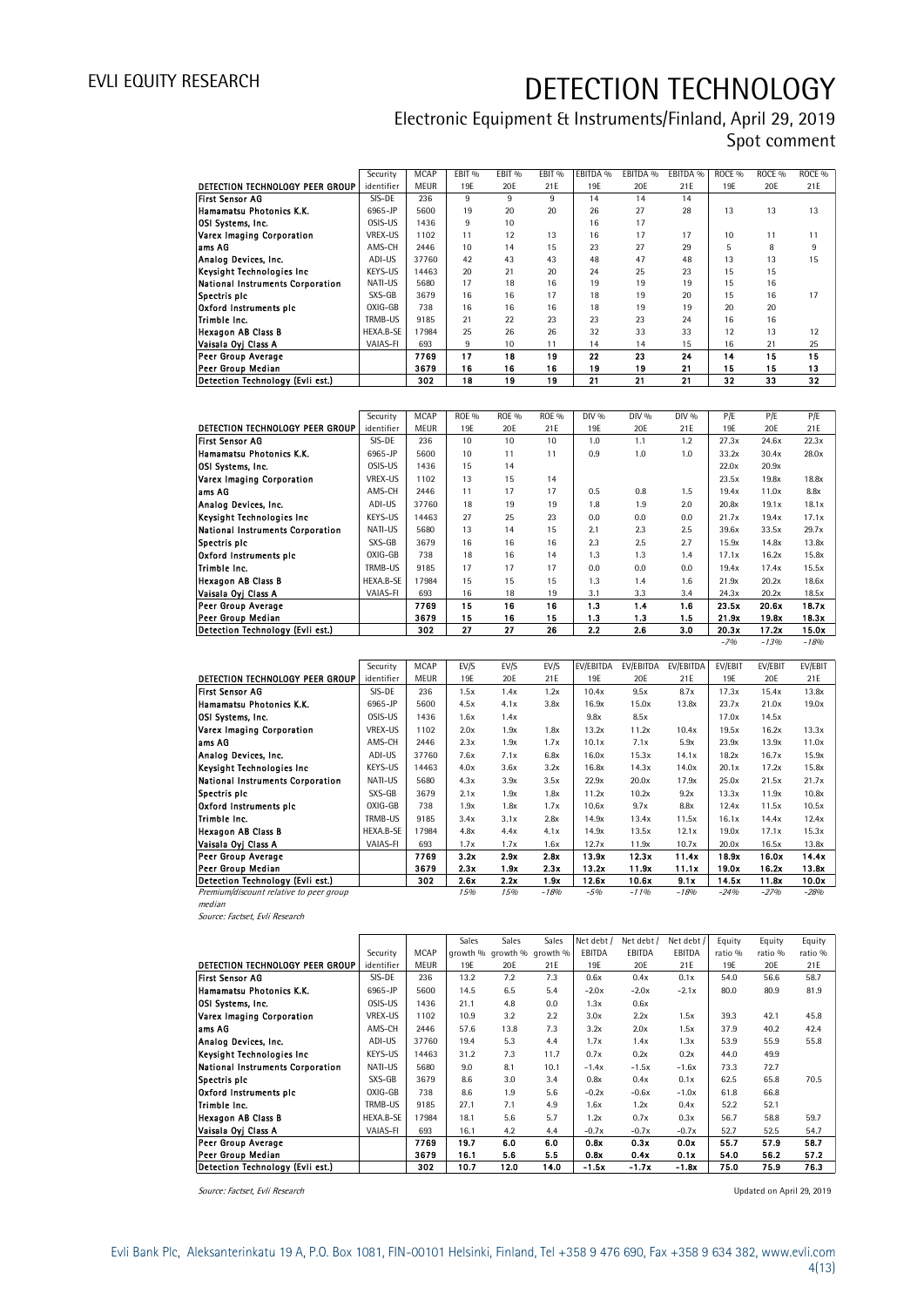| VALUATION RESULTS        | <b>BASE CASE DETAILS</b>   | VALUATION ASSUMPTIONS   | ASSUMPTIONS FOR WACC           |      |
|--------------------------|----------------------------|-------------------------|--------------------------------|------|
| Current share price      | 21.00 PV of Free Cash Flow | 128 Long-term growth, % | 2.5 Risk-free interest rate, % | 2.25 |
| DCF share value          | 22.52 PV of Horizon value  | 183 WACC, %             | 8.5 Market risk premium, %     | 5.8  |
| Share price potential, % | 7.2 Unconsolidated equity  | 0 Spread, %             | 0.0 Debt risk premium, %       | 2.8  |
| Maximum value            | 22.5 Marketable securities | 22 Minimum WACC, %      | 8.5 Equity beta coefficient    | 1.10 |
| Minimum value            | 22.5 Debt - dividend       | -10 Maximum WACC, %     | 8.5 Target debt ratio, %       | 20   |
| Horizon value, %         | 58.9 Value of stock        | 324 Nr of shares, Mn    | 14.4 Effective tax rate, %     | 20   |

| DCF valuation, EURm       | 2018           | 2019E          | 2020E    | 2021E        | 2022E    | 2023E    | 2024E       | 2025E    | 2026E    | 2027E    | 2028E        | Horizon |
|---------------------------|----------------|----------------|----------|--------------|----------|----------|-------------|----------|----------|----------|--------------|---------|
| Net sales                 | 94             | 104            | 116      | 133          | 153      | 162      | 170         | 177      | 182      | 187      | 192          | 197     |
| Sales growth, %           | 5.5            | 10.7           | 12.0     | 14.0         | 15.0     | 6.0      | 5.0         | 4.0      | 3.0      | 3.0      | 2.5          | 2.5     |
| Operating income (EBIT)   | 19             | 19             | 22       | 25           | 26       | 26       | 27          | 28       | 29       | 30       | 31           | 31      |
| EBIT margin, %            | 19.7           | 18.0           | 18.9     | 19.0         | 17.0     | 16.0     | 16.0        | 16.0     | 16.0     | 16.0     | 16.0         | 16.0    |
| + Depreciation+amort.     |                | 3              | 3        | 3            | 3        | 4        | 4           | 4        | 4        | 4        | 4            |         |
| - Income taxes            | $-4$           | $-3$           | $-4$     | $-5$         | $-5$     | $-5$     | $-5$        | $-6$     | $-6$     | $-6$     | -6           |         |
| - Change in NWC           | $-10$          | 6              | $-2$     | $-3$         | $-4$     | $-2$     | $-1$        | $-1$     | $-1$     | $-1$     | $-1$         |         |
| NWC / Sales, %            | 25.9           | 17.8           | 17.8     | 17.9         | 17.9     | 17.9     | 17.9        | 17.9     | 17.9     | 17.9     | 17.9         |         |
| + Change in other liabs   | $\Omega$       | 0              | $\Omega$ | $\mathbf{0}$ | $\Omega$ | $\Omega$ | $\mathbf 0$ | $\Omega$ | $\Omega$ | $\Omega$ | $\Omega$     |         |
| - Capital Expenditure     | $-5$           | $-5$           | $-1$     | $-4$         | $-5$     | $-5$     | $-5$        | $-5$     | $-5$     | $-5$     | $-5$         | $-5$    |
| Investments / Sales, %    | 5.6            | 4.5            | 0.8      | 2.8          | 3.5      | 2.9      | 2.7         | 2.6      | 2.6      | 2.6      | 2.5          | 2.5     |
| - Other items             | 0              | $\overline{0}$ | $\Omega$ | $\mathbf 0$  | $\Omega$ | $\Omega$ | $\Omega$    | $\Omega$ | $\Omega$ | $\Omega$ | $\mathbf{0}$ |         |
| = Unlevered Free CF (FCF) | $\overline{2}$ | 19             | 17       | 16           | 15       | 18       | 20          | 21       | 22       | 23       | 23           | 402     |
| $=$ Discounted FCF (DFCF) |                | 18             | 15       | 13           | 11       | 13       | 12          | 12       | 12       | 11       | 11           | 183     |
|                           |                |                |          |              |          |          |             |          |          |          |              |         |
| $=$ DFCF min WACC         |                | 18             | 15       | 13           | 11       | 13       | 12          | 12       | 12       | 11       | 11           | 183     |
| $=$ DFCF max WACC         |                | 18             | 15       | 13           | 11       | 13       | 12          | 12       | 12       | 11       | 11           | 183     |
|                           |                |                |          |              |          |          |             |          |          |          |              |         |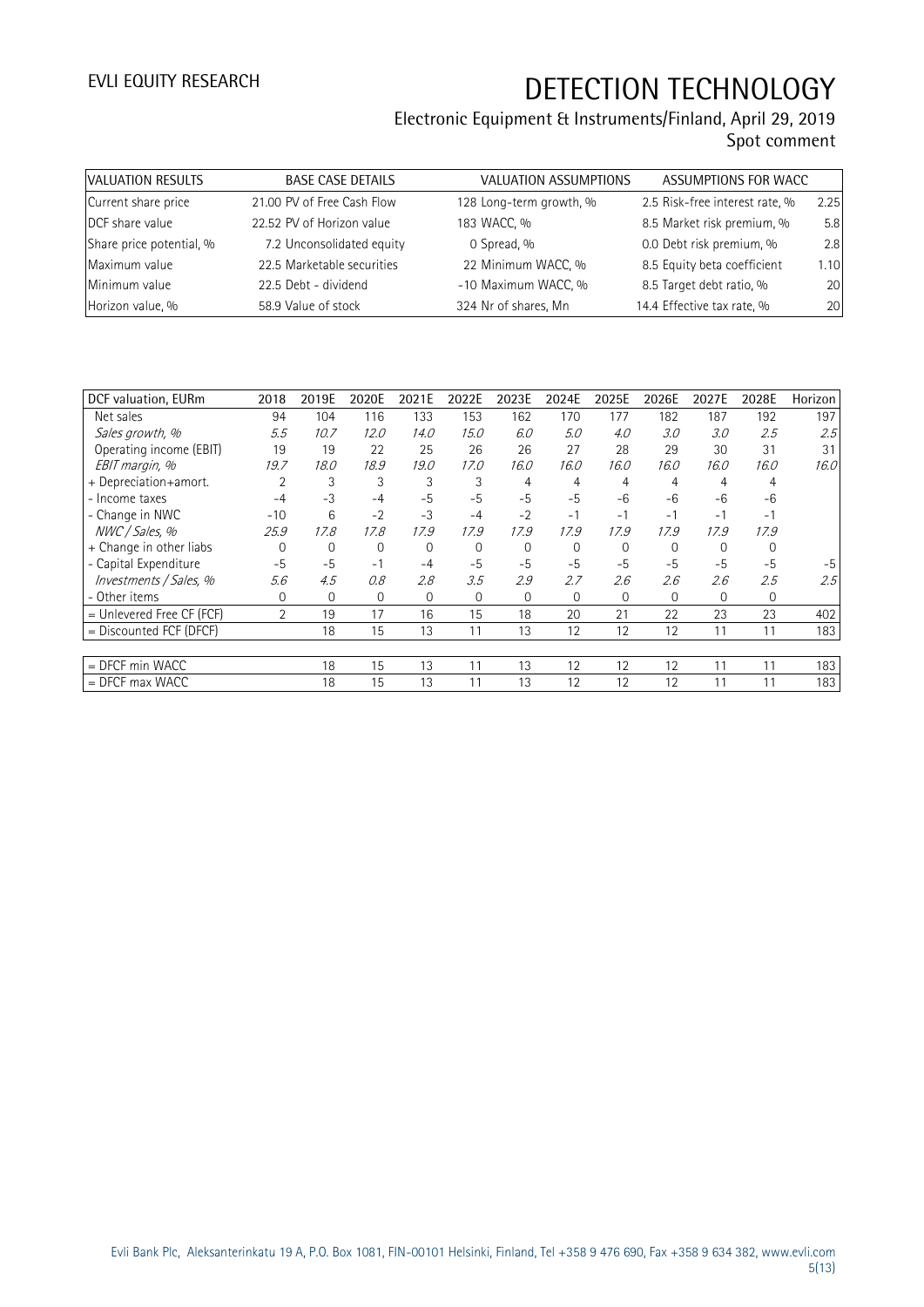| <b>INTERIM FIGURES</b>               |                |                |                |                 |          |                |         |                |          |          |              |              |
|--------------------------------------|----------------|----------------|----------------|-----------------|----------|----------------|---------|----------------|----------|----------|--------------|--------------|
| EVLI ESTIMATES, EURm                 | 201801         | 201802         | 201803         | 201804          | 2018     | 201901         | 2019Q2E | 2019Q3E        | 2019Q4E  | 2019E    | 2020E        | 2021E        |
| Net sales                            | 19             | 24             | 25             | 26              | 94       | 23             | 29      | 26             | 26       | 104      | 116          | 133          |
| EBITDA                               | $\overline{4}$ | 6              | 6              | 5               | 21       | 4              | 6       | 5              | 6        | 22       | 25           | 28           |
| EBITDA margin (%)                    | 22.3           | 24.3           | 23.1           | 19.5            | 22.3     | 19.2           | 21.0    | 20.2           | 22.1     | 20.7     | 21.1         | 20.9         |
| EBIT                                 | 4              | 5              | 5              | 4               | 19       | 4              | 5       | 5              | 5        | 19       | 22           | 25           |
| EBIT margin (%)                      | 19.2           | 21.7           | 20.7           | 17.3            | 19.7     | 16.7           | 19.0    | 18.0           | 18.0     | 18.0     | 18.9         | 19.0         |
| Net financial items                  | $\Omega$       | $\mathbf 0$    | 0              | $\mathbf{0}$    | $\Omega$ | $\mathbf 0$    | 0       | 0              | $\Omega$ | $\Omega$ | $\mathbf{0}$ | $\mathbf{0}$ |
| Pre-tax profit                       | 3              | 6              | 5              | 5               | 18       | 4              | 5       | 5              | 5        | 18       | 22           | 25           |
| Tax                                  | $\Omega$       | $-1$           | $\Omega$       | $-1$            | $-4$     | $\Omega$       | $-1$    | $-1$           | $-1$     | $-3$     | $-4$         | $-5$         |
| Tax rate (%)                         | 14.3           | 20.6           | 9.6            | 32.3            | 19.4     | 9.1            | 19.0    | 22.1           | 21.8     | 18.4     | 20.0         | 20.0         |
| Net profit                           | 3              | $\overline{4}$ | $\overline{4}$ | 3               | 15       | $\overline{4}$ | 4       | $\overline{4}$ | 4        | 15       | 18           | 20           |
| EPS                                  | 0.20           | 0.31           | 0.31           | 0.22            | 1.03     | 0.24           | 0.30    | 0.25           | 0.25     | 1.04     | 1.22         | 1.40         |
| EPS adjusted (diluted no. of shares) | 0.20           | 0.30           | 0.30           | 0.21            | 1.00     | 0.24           | 0.29    | 0.24           | 0.24     | 1.00     | 1.18         | 1.36         |
| Dividend per share                   | 0.00           | 0.00           | 0.00           | 0.00            | 0.38     | 0.00           | 0.00    | 0.00           | 0.00     | 0.47     | 0.55         | 0.63         |
| SALES, EURm                          |                |                |                |                 |          |                |         |                |          |          |              |              |
| <b>MBU</b>                           | $\overline{7}$ | 9              | 12             | 10 <sup>°</sup> | 38       | 9              | 11      | 11             | 9        | 38       | 43           | 49           |
| SBU                                  | 12             | 15             | 13             | 16              | 56       | 15             | 18      | 15             | 18       | 66       | 73           | 84           |
| Total                                | 19             | 24             | 25             | 26              | 94       | 23             | 29      | 26             | 26       | 104      | 116          | 133          |
| SALES GROWTH, Y/Y %                  |                |                |                |                 |          |                |         |                |          |          |              |              |
| <b>MBU</b>                           | 10.0           | 26.3           | 29.2           | 24.7            | 23.2     | 15.0           | 16.1    | $-7.8$         | $-15.8$  | 0.3      | 12.0         | 14.0         |
| SBU                                  | $-2.5$         | 16.0           | $-1.5$         | $-20.1$         | $-4.0$   | 22.9           | 17.1    | 17.7           | 14.8     | 17.8     | 12.0         | 14.0         |
| <b>Total</b>                         | 2.0            | 19.7           | 10.8           | $-6.9$          | 5.5      | 19.8           | 16.7    | 5.8            | 2.7      | 10.7     | 12.0         | 14.0         |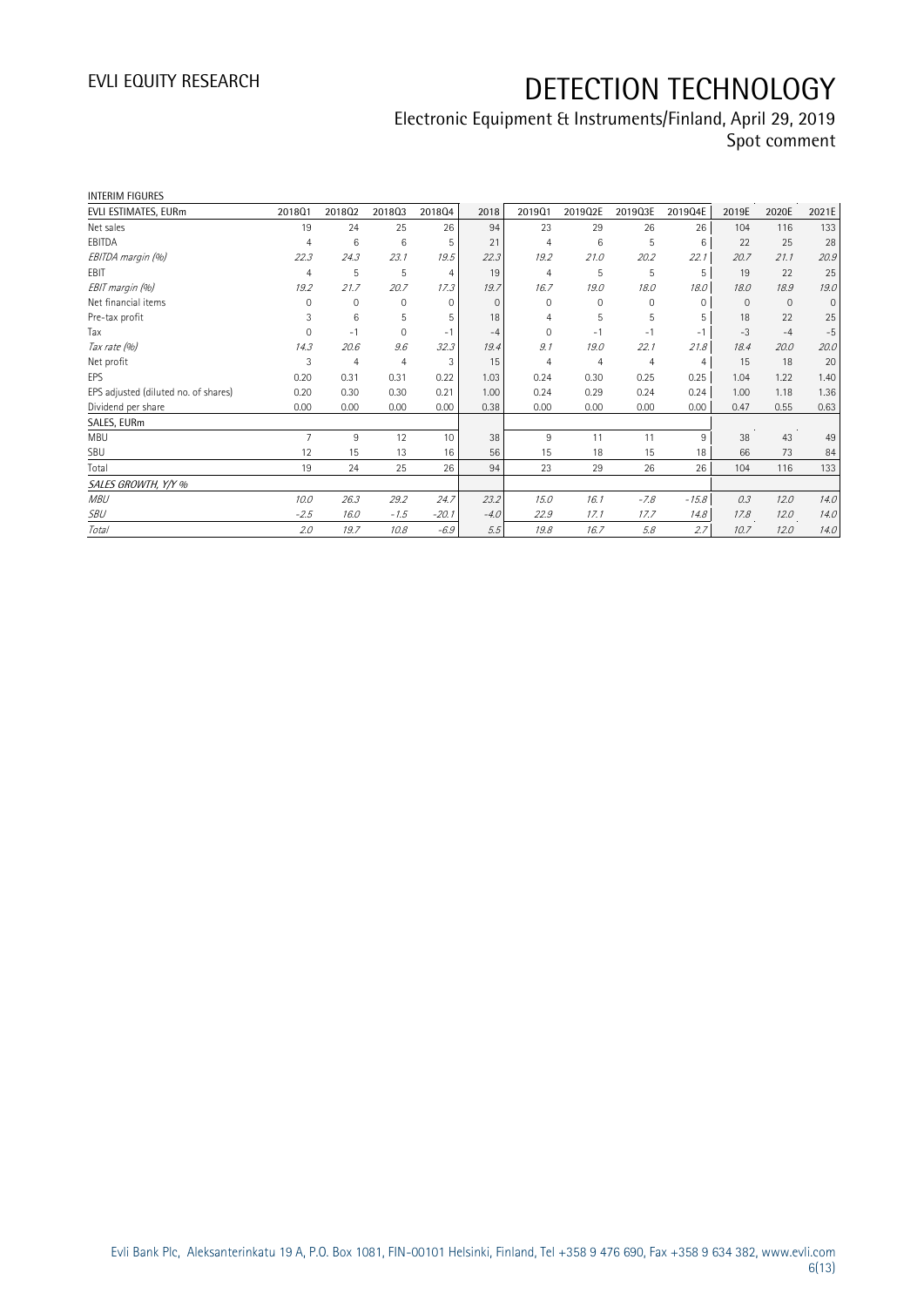| <b>INCOME STATEMENT, EURm</b>            | 2014                | 2015                        | 2016                | 2017         | 2018                | 2019E               | 2020E       | 2021E               |
|------------------------------------------|---------------------|-----------------------------|---------------------|--------------|---------------------|---------------------|-------------|---------------------|
| Sales                                    | 33                  | 43                          | 76                  | 89           | 94                  | 104                 | 116         | 133                 |
| Sales growth (%)                         | 8.9                 | 29.2                        | 76.5                | 17.9         | 5.5                 | 10.7                | 12.0        | 14.0                |
| Costs                                    | $-28$               | $-37$                       | $-58$               | $-67$        | $-73$               | $-82$               | $-92$       | $-105$              |
| Reported EBITDA                          | 5                   | $\,6\,$                     | 17                  | 22           | 21                  | 22                  | 25          | 28                  |
| Extraordinary items in EBITDA            | 0                   | $\mathbf 0$                 | $\mathbb O$         | $\mathbf 0$  | $\mathbf 0$         | $\mathsf{O}\xspace$ | $\mathbf 0$ | $\mathbf 0$         |
| EBITDA margin (%)                        | 14.6                | 13.4                        | 22.9                | 24.9         | 22.3                | 20.7                | 21.1        | 20.9                |
| Depreciation                             | $-1$                | $-1$                        | $-3$                | $-2$         | $-2$                | $-3$                | $-3$        | $-3$                |
| EBITA                                    | $\overline{4}$      | $\sqrt{5}$                  | 15                  | 20           | 19                  | 19                  | 22          | 25                  |
| Goodwill amortization / writedown        | 0                   | $\mathbf 0$                 | $\mathsf{O}\xspace$ | $\mathbf 0$  | $\mathbf 0$         | $\mathsf{O}\xspace$ | $\mathbf 0$ | $\mathbf 0$         |
| Reported EBIT                            | 4                   | $\sqrt{5}$                  | 15                  | 20           | 19                  | 19                  | 22          | 25                  |
| EBIT margin (%)                          | 12.4                | 10.5                        | 19.6                | 22.4         | 19.7                | 18.0                | 18.9        | 19.0                |
| Net financials                           | $\mathsf{O}\xspace$ | $-2$                        | $-1$                | $-1$         | $\mathbf 0$         | $\mathsf{O}\xspace$ | $\mathbb O$ | $\mathbf 0$         |
| Pre-tax profit                           | $\overline{4}$      | $\sqrt{2}$                  | 14                  | 19           | 18                  | 18                  | 22          | 25                  |
| Extraordinary items                      | $-1$                | $-1$                        | $\mathbf 0$         | $\mathbf 0$  | $\mathbf 0$         | $\mathsf{O}\xspace$ | $\mathbf 0$ | $\mathbf 0$         |
| Taxes                                    | $\mathbf 0$         | $\mathbf 0$                 | $-3$                | $-4$         | $-4$                | -3                  | $-4$        | $-5$                |
| Minority shares                          | $\mathsf{O}\xspace$ | $\mathbf 0$                 | $\mathbf 0$         | $\mathbf 0$  | $\mathbf 0$         | $\mathsf{O}\xspace$ | $\mathbf 0$ | $\mathbf 0$         |
| Net profit                               | 3                   | $\mathbf{1}$                | 11                  | 15           | 15                  | 15                  | 18          | 20                  |
| <b>BALANCE SHEET, EURm</b>               |                     |                             |                     |              |                     |                     |             |                     |
| Assets                                   |                     |                             |                     |              |                     |                     |             |                     |
| Fixed assets                             | 4                   | $\overline{7}$              | 6                   | 6            | 9                   | 11                  | 9           | 10                  |
| % of sales                               | 11                  | 17                          | 8                   | 7            | $\mathcal G$        | 10                  | 8           | 8                   |
| Goodwill                                 | 0                   | $\mathbf 0$                 | $\mathsf{O}\xspace$ | $\mathbf 0$  | $\mathbf 0$         | $\mathbf 0$         | $\mathbf 0$ | $\mathbf 0$         |
| % of sales                               | 0                   | 0                           | О                   | 0            | 0                   | 0                   | 0           | 0                   |
| Inventory                                | 6                   | 7                           | 11                  | 9            | 13                  | 15                  | 16          | 19                  |
| % of sales                               | 17                  | 16                          | 14                  | 10           | 14                  | 14                  | 14          | 14                  |
| Receivables                              | 7                   | 14                          | 22                  | 21           | 27                  | 25                  | 28          | 32                  |
| % of sales                               | 22                  | 33                          | 29                  | 24           | 28                  | 24                  | 24          | 24                  |
| Liquid funds                             | 3                   | $\overline{7}$              | 16                  | 27           | 22                  | 32                  | 42          | 50                  |
| % of sales                               | 10                  | 17                          | 21                  | 30           | 24                  | 30                  | 36          | 38                  |
| Total assets                             | 20                  | 35                          | 54                  | 62           | 71                  | 82                  | 95          | 111                 |
| Liabilities                              |                     |                             |                     |              |                     |                     |             |                     |
| Equity                                   | $\mathbf{1}$        | 21                          | 31                  | 42           | 51                  | 61                  | 72          | 84                  |
| % of sales                               | $\sqrt{4}$          | 49                          | 41                  | 47           | 55                  | 59                  | 62          | 63                  |
| Deferred taxes                           | 0                   | $\mathbf 0$                 | $\mathbf 0$         | $\mathbf 0$  | $\mathbf 0$         | $\mathsf{O}\xspace$ | $\mathbf 0$ | $\mathbf 0$         |
| % of sales                               | 0                   | 0                           | О                   | 0            | 0                   | 0                   | 0           | 0                   |
| Interest bearing debt                    | 11                  | $\mathbf{1}$                | 7                   | 5            | $\overline{4}$      | $\mathsf{O}\xspace$ | $\mathbf 0$ | $\mathbf 0$         |
| % of sales                               | 33                  | $\mathcal{S}_{\mathcal{S}}$ | $\mathcal G$        | 5            | $\overline{4}$      | 0                   | 0           | 0                   |
| Non-interest bearing current liabilities | 7                   | 11                          | 14                  | 15           | 15                  | 21                  | 23          | 27                  |
| % of sales                               | 20                  | 27                          | 19                  | 17           | 16                  | 20                  | 20          | 20                  |
| Other interest free debt                 | $\mathbf{1}$        | $\overline{2}$              | 3                   | 1            | $\mathbf 0$         | $\mathbb O$         | $\mathbf 0$ | $\mathbf 0$         |
| % of sales                               | $\sqrt{4}$          | $\overline{4}$              | 3                   | $\mathcal I$ | 0                   | 0                   | 0           | 0                   |
| Total liabilities                        | 20                  | 35                          | 54                  | 62           | 71                  | 82                  | 95          | 111                 |
| CASH FLOW, EURm                          |                     |                             |                     |              |                     |                     |             |                     |
| + EBITDA                                 | 5                   | $\,6\,$                     | 17                  | 22           | 21                  | 22                  | 25          | 28                  |
| - Net financial items                    | $\overline{0}$      | $-2$                        | $-1$                | $-1$         | $\mathbf 0$         | $\mathsf{O}\xspace$ | $\mathbf 0$ | $\mathsf{O}\xspace$ |
| - Taxes                                  | 0                   | $\mathbf 0$                 | $-1$                | $-3$         | $-4$                | $-3$                | $-4$        | $-5$                |
| - Increase in Net Working Capital        | $\mathsf{O}\xspace$ | $-2$                        | $-11$               | $\mathbf{1}$ | $-10$               | $\,6\,$             | $-2$        | $-3$                |
| $+/-$ Other                              | $-1$                | $\mathbf{1}$                | $\mathbf{1}$        | $\mathbf 0$  | $\mathbf 0$         | $\mathbb O$         | $\mathbf 0$ | $\mathbf 0$         |
| = Cash flow from operations              | 3                   | 3                           | 5                   | 19           | 7                   | 24                  | 18          | 20                  |
| - Capex                                  | $-1$                | $-5$                        | $-2$                | $-2$         | -5                  | $-5$                | $-1$        | $-4$                |
| - Acquisitions                           | 0                   | $\mathbf 0$                 | $\mathsf{O}\xspace$ | $\mathbf 0$  | $\mathsf{O}\xspace$ | $\mathbb O$         | $\mathbf 0$ | $\mathsf{O}\xspace$ |
| + Divestments                            | 0                   | $\mathbf 0$                 | $\mathsf{O}\xspace$ | $\mathbf 0$  | $\mathbf 0$         | $\mathsf{O}\xspace$ | $\mathbf 0$ | $\mathsf{O}\xspace$ |
| $=$ Net cash flow                        | $\overline{2}$      | $-4$                        | $\mathbf{1}$        | 17           | $\overline{2}$      | 19                  | 17          | 16                  |
| +/- Change in interest-bearing debt      | $-3$                | $-10$                       | 5                   | $-2$         | $-1$                | $-4$                | $\mathbf 0$ | $\mathbf 0$         |
| +/- New issues/buybacks                  | 0                   | 19                          | $\mathsf{O}\xspace$ | $-1$         | $\mathbf 0$         | 0                   | $\mathbf 0$ | $\mathbf 0$         |
| - Paid dividend                          | 0                   | $\mathbf 0$                 | $-1$                | $-3$         | $-5$                | $-5$                | $-7$        | $-8$                |
| +/- Change in loan receivables           | 0                   | $-1$                        | $\mathbf 0$         | $\mathbf 0$  | $\mathbf 0$         | $\mathbb O$         | $\bf 0$     | $\mathsf{O}\xspace$ |
| Change in cash                           | 0                   | $\overline{4}$              | 5                   | 10           | $-4$                | 9                   | 10          | 8                   |
|                                          |                     |                             |                     |              |                     |                     |             |                     |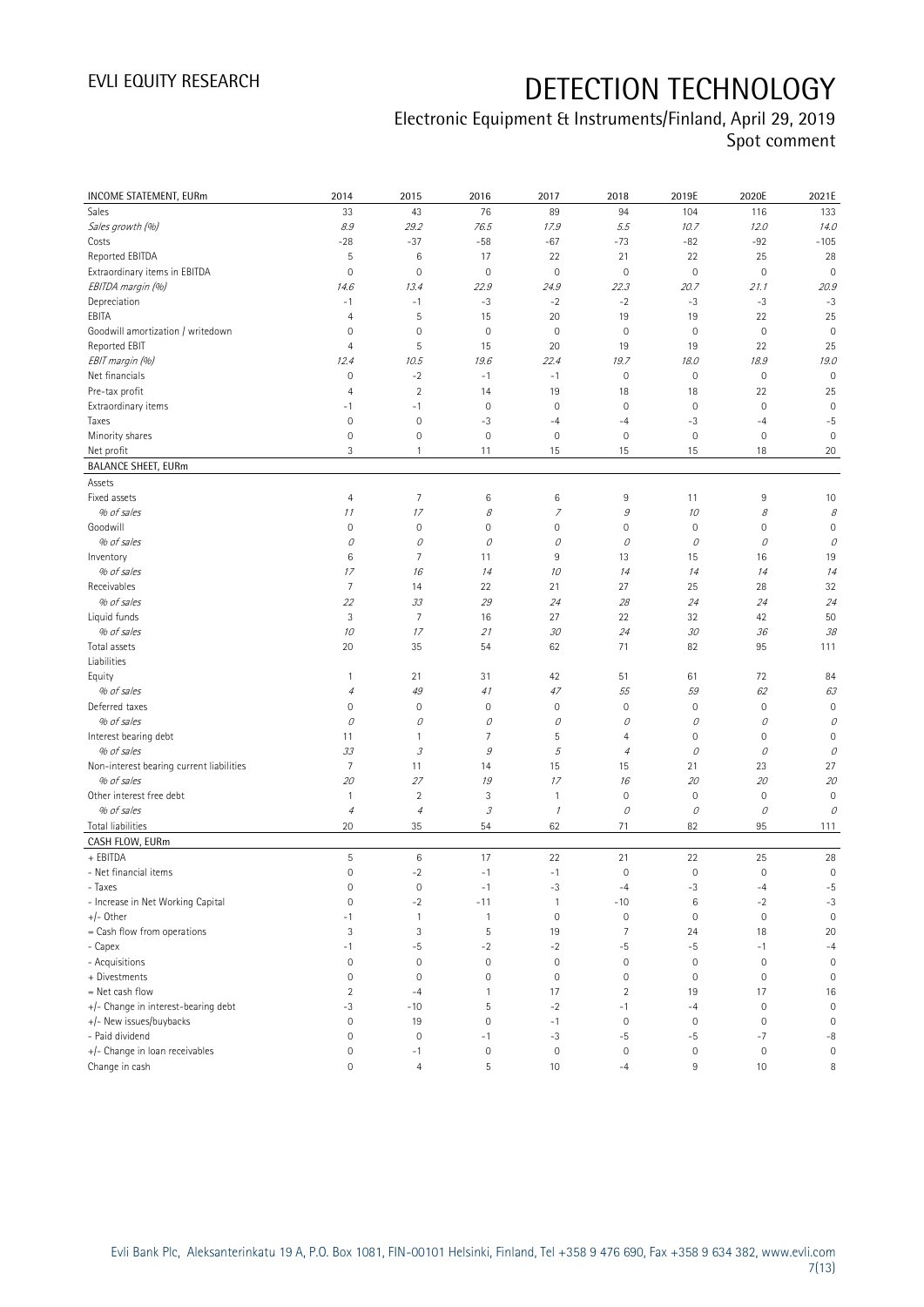| <b>KEY FIGURES</b>                                | 2015              | 2016              | 2017              | 2018              | 2019E             | 2020E             | 2021E             |
|---------------------------------------------------|-------------------|-------------------|-------------------|-------------------|-------------------|-------------------|-------------------|
| M-cap                                             | 63                | 188               | 250               | 224               | 302               | 302               | 302               |
| Net debt                                          | $-6$              | $-9$              | $-22$             | $-18$             | $-32$             | $-42$             | $-50$             |
| Enterprise value                                  | 57                | 179               | 228               | 206               | 270               | 260               | 252               |
| Sales                                             | 43                | 76                | 89                | 94                | 104               | 116               | 133               |
| EBITDA                                            | 6                 | 17                | 22                | 21                | 22                | 25                | 28                |
| EBIT                                              | 5                 | 15                | 20                | 19                | 19                | 22                | 25                |
| Pre-tax                                           | $\overline{2}$    | 14                | 19                | 18                | 18                | 22                | 25                |
| Earnings                                          | $\overline{2}$    | 11                | 15                | 15                | 15                | 18                | 20                |
| Book value                                        | 21                | 31                | 42                | 51                | 61                | 72                | 84                |
| Valuation multiples                               |                   |                   |                   |                   |                   |                   |                   |
| EV/sales                                          | 1.3               | 2.4               | 2.6               | 2.2               | 2.6               | 2.2               | 1.9               |
| EV/EBITDA                                         | 9.9               | 10.3              | 10.3              | 9.8               | 12.6              | 10.6              | 9.1               |
| EV/EBITA                                          | 12.7              | 12.1              | 11.5              | 11.1              | 14.5              | 11.8              | 10.0              |
| EV/EBIT                                           | 12.7              | 12.1              | 11.5              | 11.1              | 14.5              | 11.8              | 10.0              |
| EV/operating cash flow                            | 21.8              | 33.0              | 12.3              | 29.5              | 11.3              | 14.5              | 12.7              |
| EV/cash earnings                                  | 17.6              | 13.3              | 13.1              | 11.9              | 15.3              | 12.9              | 11.1              |
| P/E                                               | 14.2              | 17.2              | 16.5              | 15.1              | 20.3              | 17.2              | 15.0              |
| P/E excl. goodwill                                | 14.2              | 17.2              | 16.5              | 15.1              | 20.3              | 17.2              | 15.0              |
| P/B                                               | 3.0               | 6.1               | 6.0               | 4.4               | 5.0               | 4.2               | 3.6               |
| P/sales                                           | 1.5               | 2.5               | 2.8               | 2.4               | 2.9               | 2.6               | 2.3               |
| <b>P/CF</b>                                       | 24.2              | 34.7              | 13.4              | 32.1              | 12.6              | 16.9              | 15.3              |
| Target EV/EBIT                                    | O.O               | 0.0               | 0.0               | 0.0               | 16.4              | 13.5              | 11.4              |
| Target P/E                                        | 0.0               | 0.0               | 0.0               | O.O               | 23.5              | 19.9              | 17.3              |
| Target P/B                                        | $0.0$             | 0.0               | 0.0               | 0.0               | 5.6               | 4.7               | 4.0               |
| Per share measures                                |                   |                   |                   |                   |                   |                   |                   |
|                                                   |                   |                   |                   |                   |                   |                   |                   |
|                                                   |                   |                   |                   |                   |                   |                   |                   |
| Number of shares                                  | 12,951            | 13,426            | 13,901            | 14,375            | 14,375            | 14,375            | 14,375            |
| Number of shares (diluted)<br>EPS                 | 12,951            | 13,426            | 13,901            | 14,849            | 14,875            | 14,875            | 14,875            |
|                                                   | 0.15              | 0.81              | 1.09              | 1.03              | 1.04              | 1.22              | 1.40              |
| EPS excl. goodwill                                | 0.35              | 0.81              | 1.09              | 1.03              | 1.04              | 1.22              | 1.40              |
| Cash EPS                                          | 0.25              | 1.00              | 1.25              | 1.20              | 1.23              | 1.40              | 1.58              |
| Operating cash flow per share                     | 0.20              | 0.40              | 1.34              | 0.49              | 1.66              | 1.24              | 1.37              |
| Capital employed per share                        | 1.15              | 1.63              | 1.43              | 2.30              | 2.03              | 2.07<br>4.99      | 2.36              |
| Book value per share                              | 1.63<br>1.63      | 2.30<br>2.30      | 3.00<br>3.00      | 3.57<br>3.57      | 4.23<br>4.23      | 4.99              | 5.84<br>5.84      |
| Book value excl. goodwill                         |                   |                   |                   |                   |                   |                   |                   |
| Dividend per share                                | 0.07<br>45.5      | 0.25<br>30.8      | 0.35<br>32.1      | 0.38<br>36.7      | 0.47<br>45.0      | 0.55<br>45.0      | 0.63<br>45.0      |
| Dividend payout ratio, %                          | 1.4               | 1.8               | 1.9               | 2.4               | 2.2               | 2.6               | 3.0               |
| Dividend yield, %                                 |                   |                   |                   |                   |                   |                   |                   |
| Efficiency measures                               |                   |                   |                   |                   |                   |                   |                   |
| <b>ROE</b><br><b>ROCE</b>                         | 17.7<br>23.0      | 41.9<br>48.2      | 41.8<br>47.4      | 32.0<br>36.4      | 26.5              | 26.6<br>33.2      | 25.9              |
|                                                   |                   |                   |                   |                   | 32.2              |                   | 32.4              |
| Financial ratios                                  |                   |                   |                   |                   |                   |                   |                   |
| Capex/sales, %                                    | 11.1              | 2.1               | 2.1               | 5.6               | 4.5               | 0.8               | 2.8               |
| Capex/depreciation excl. goodwill,%               | 380.4             | 63.9              | 82.6              | 221.0             | 166.7             | 34.7              | 149.7             |
| Net debt/EBITDA, book-weighted                    | $-1.1$            | $-0.5$            | $-1.0$            | $-0.9$            | $-1.5$            | $-1.7$            | $-1.8$            |
| Debt/equity, market-weighted                      | 0.0               | 0.0               | 0.0               | 0.0               | 0.0               | 0.0               | 0.0               |
| Equity ratio, book-weighted<br>Gearing            | 60.7              | 57.8              | 67.5              | 73.0              | 75.0              | 75.9              | 76.3              |
|                                                   | $-0.30$<br>305    | $-0.29$<br>389    | $-0.52$<br>417    | $-0.36$           | $-0.52$           | $-0.59$           | $-0.60$<br>417    |
| Number of employees, average                      |                   |                   |                   | 417               | 417               | 417               |                   |
| Sales per employee, EUR<br>EBIT per employee, EUR | 140,266<br>14,754 | 194,111<br>38,046 | 213,429<br>47,722 | 225,180<br>44,417 | 249,203<br>44,820 | 279,108<br>52,734 | 318,183<br>60,455 |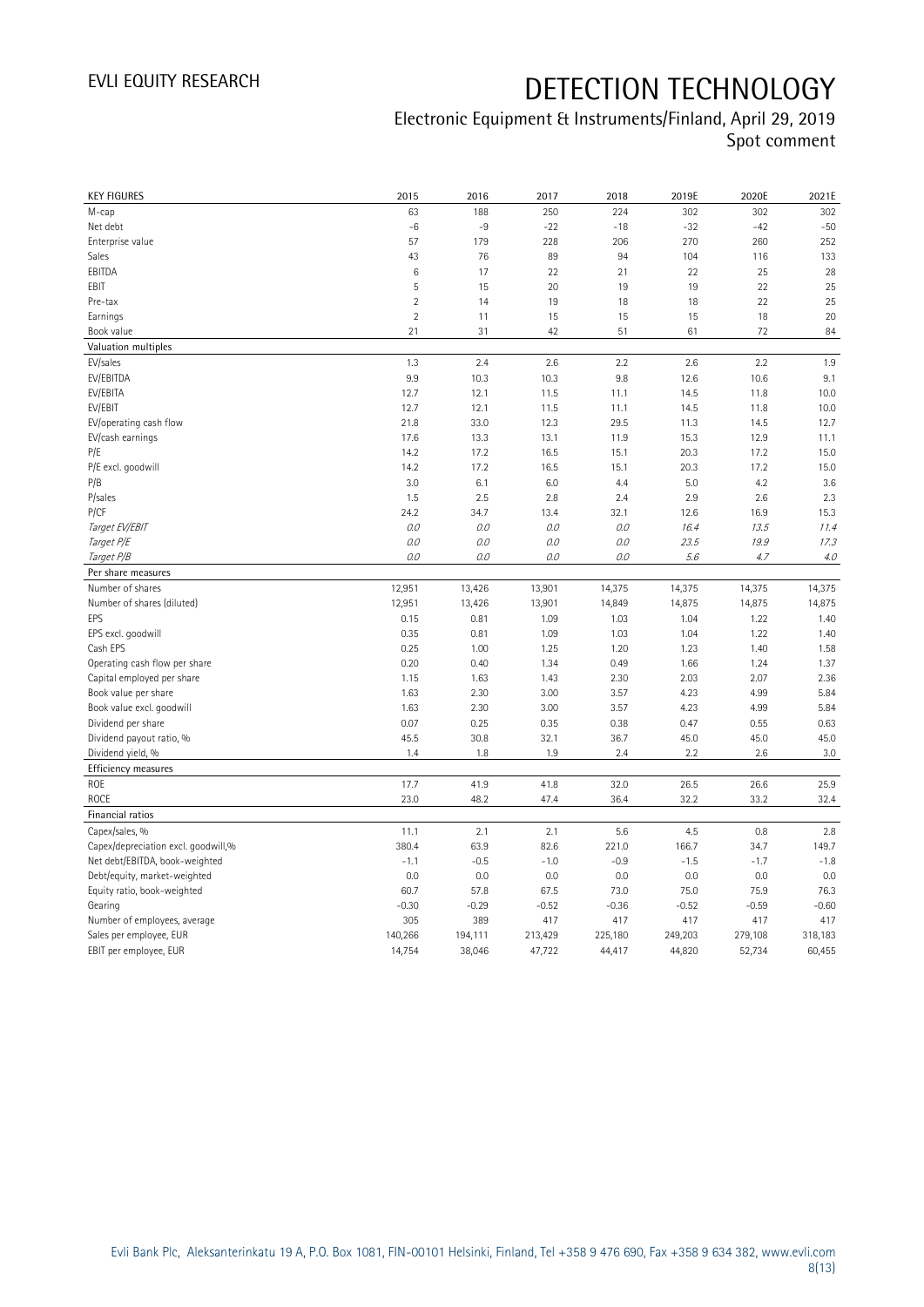### Electronic Equipment & Instruments/Finland, April 29, 2019 Spot comment

COMPANY DESCRIPTION: Detection Technology Oyj is a Finland-based company providing X-ray imaging products and services for medical, security and industrial applications. It is engaged in design, manufacture and marketing of X-ray imaging components and subsystems, such as detectors, photodiodes, and parts and components

#### INVESTMENT CASE:

| <b>OWNERSHIP STRUCTURE</b>                 | <b>SHARES</b> | <b>EURm</b> | 0/0   |
|--------------------------------------------|---------------|-------------|-------|
| Ac Invest Seven B.V.                       | 5,205,167     | 109.309     | 36.2% |
| OP-Finland Value Fund                      | 651,065       | 13.672      | 4.5%  |
| Ilmarinen Mutual Pension Insurance Company | 554,000       | 11.634      | 3.9%  |
| Varma Mutual Pension Insurance Company     | 515,000       | 10.815      | 3.6%  |
| Sijoitusrahasto Aktia Capital              | 484,762       | 10.180      | 3.4%  |
| Fondita Nordic Micro Cap                   | 390,000       | 8.190       | 2.7%  |
| Evli Finnish Small Cap Fund                | 327,259       | 6.872       | 2.3%  |
| Martola Hannu Veikko                       | 322,875       | 6.780       | 2.2%  |
| Saastopankki Kotimaa                       | 200,000       | 4.200       | 1.4%  |
|                                            |               |             |       |
| Ten largest                                | 8,650,128     | 181.653     | 60%   |
| Residual                                   | 5,725,302     | 120.231     | 40%   |
| Total                                      | 14,375,430    | 301.884     | 100%  |

| <b>EARNINGS CALENDAR</b> |                                 |
|--------------------------|---------------------------------|
| August 02, 2019          | Q2 report                       |
| October 25, 2019         | Q3 report                       |
|                          |                                 |
|                          |                                 |
| OTHER EVENTS             |                                 |
|                          |                                 |
|                          |                                 |
| COMPANY MISCELLANEOUS    |                                 |
| CEO: Hannu Martola       | Elektroniikkatie 10, 90590 Oulu |

IR: Johanna Tarkiainen

CFO: Petri Hiljanen Tel: +358 20 766 9700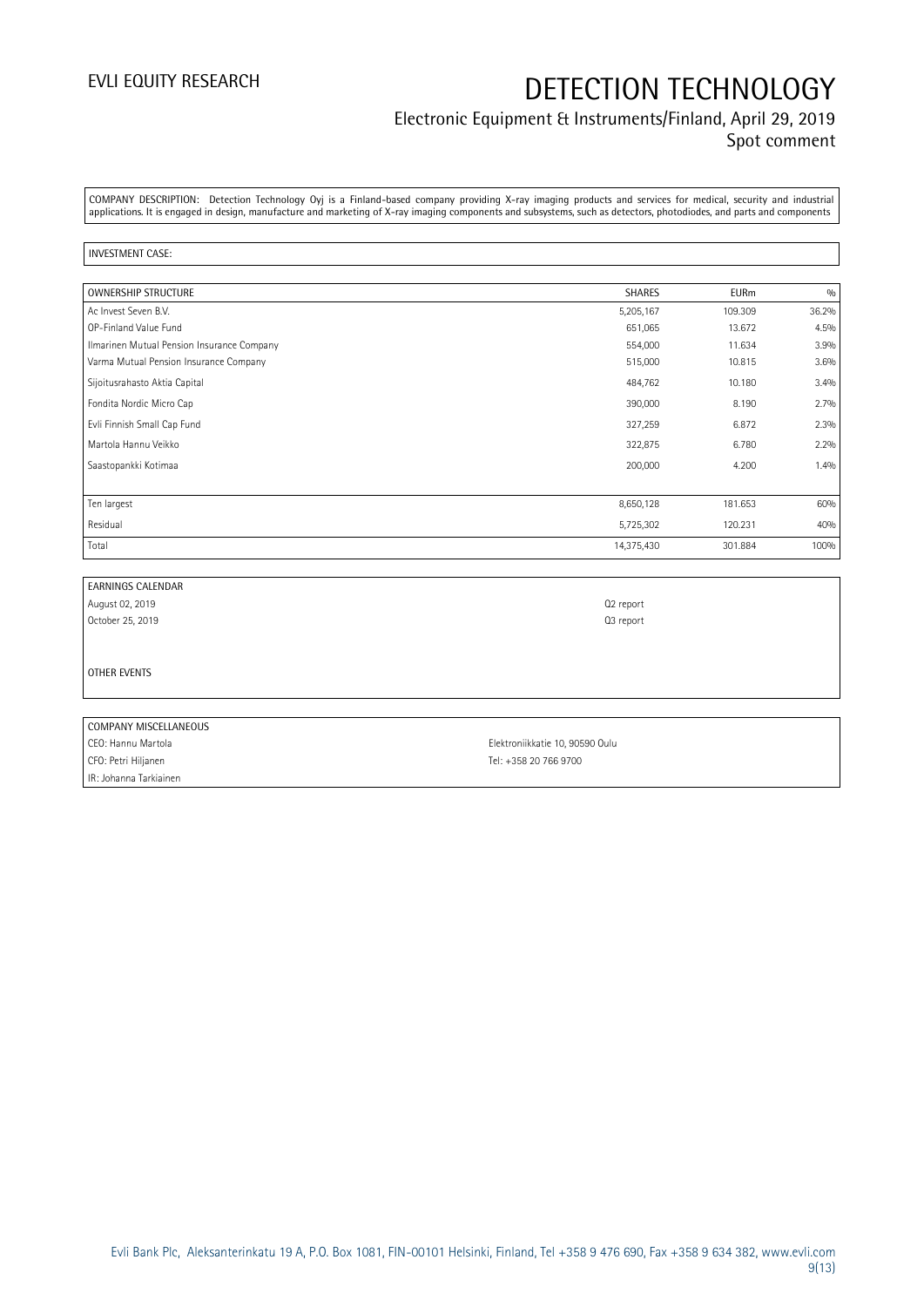## Electronic Equipment & Instruments/Finland, April 29, 2019

Spot comment

DEFINITIONS

| P/E                                                                             | EPS                                                         |
|---------------------------------------------------------------------------------|-------------------------------------------------------------|
| Price per share                                                                 | Profit before extraordinary items and taxes                 |
| Earnings per share                                                              | $-$ income taxes $+$ minority interest                      |
|                                                                                 | Number of shares                                            |
| P/Sales                                                                         | <b>DPS</b>                                                  |
|                                                                                 |                                                             |
| Market cap                                                                      | Dividend for the financial period per share                 |
| Sales                                                                           |                                                             |
|                                                                                 |                                                             |
| P/BV                                                                            | <b>CEPS</b>                                                 |
| Price per share                                                                 | Gross cash flow from operations                             |
| Shareholders' equity $+$ taxed provisions per share                             | Number of shares                                            |
| P/CF                                                                            | EV/Share                                                    |
| Price per share                                                                 | Enterprise value                                            |
|                                                                                 |                                                             |
| Operating cash flow per share                                                   | Number of shares                                            |
| EV (Enterprise value)                                                           | Sales/Share                                                 |
| Market cap + net debt + minority interest at market value                       | Sales                                                       |
| - share of associated companies at market value                                 | Number of shares                                            |
|                                                                                 |                                                             |
| Net debt                                                                        | EBITDA/Share                                                |
| Interest bearing debt - financial assets                                        | Earningsbefore interest, tax, depreciation and amortisation |
|                                                                                 | Number of shares                                            |
|                                                                                 |                                                             |
| EV/Sales                                                                        | EBIT/Share                                                  |
| Enterprise value                                                                | Operating profit                                            |
| Sales                                                                           | Number of shares                                            |
|                                                                                 |                                                             |
| EV/EBITDA                                                                       | EAFI/Share                                                  |
| Enterprise value                                                                | Pretax profit                                               |
| Earnings before interest, tax, depreciation and amortisation                    | Number of shares                                            |
|                                                                                 |                                                             |
| EV/EBIT                                                                         | Capital employed/Share                                      |
| Enterprise value                                                                | Totalassets - non interest bearing debt                     |
| Operating profit                                                                | Number of shares                                            |
|                                                                                 |                                                             |
| Div yield, %                                                                    | Total assets                                                |
| Dividend per share                                                              | Balancesheet total                                          |
| Price per share                                                                 |                                                             |
|                                                                                 |                                                             |
| Payout ratio, %                                                                 | Interest coverage (x)                                       |
| Totaldividends                                                                  | Operatingprofit                                             |
| Earningsbefore extraordinary items and taxes - income taxes + minority interest | Financialitems                                              |
|                                                                                 |                                                             |
| Net cash/Share                                                                  | Asset turnover (x)                                          |
| Financial assets $-$ interest bearing debt                                      | Turnover                                                    |
| Number of shares                                                                | Balancesheet total(average)                                 |
|                                                                                 |                                                             |
| ROA, %                                                                          | Debt/Equity, %                                              |
| Operating profit + financial income + extraordinary items                       | Interest bearing debt                                       |
| Balancesheet total - interest free short term debt                              | Shareholders' equity + minority interest + taxed provisions |
|                                                                                 |                                                             |
| - long term advances received and accounts payable (average)                    |                                                             |
| ROCE, %                                                                         | Equity ratio, %                                             |
|                                                                                 |                                                             |
| Profit before extraordinary items + interest expenses + other financial costs   | Shareholders' equity + minority interest + taxed provisions |
| Balancesheet total - noninterest bearing debt (average)                         | Total assets - interest free loans                          |
|                                                                                 |                                                             |
| ROE, %                                                                          | CAGR, %                                                     |
| Profit before extraordinary items and taxes - income taxes                      | Cumulative annual growth rate = Average growth per year     |
| Shareholders' equity + minority interest + taxed provisions (average)           |                                                             |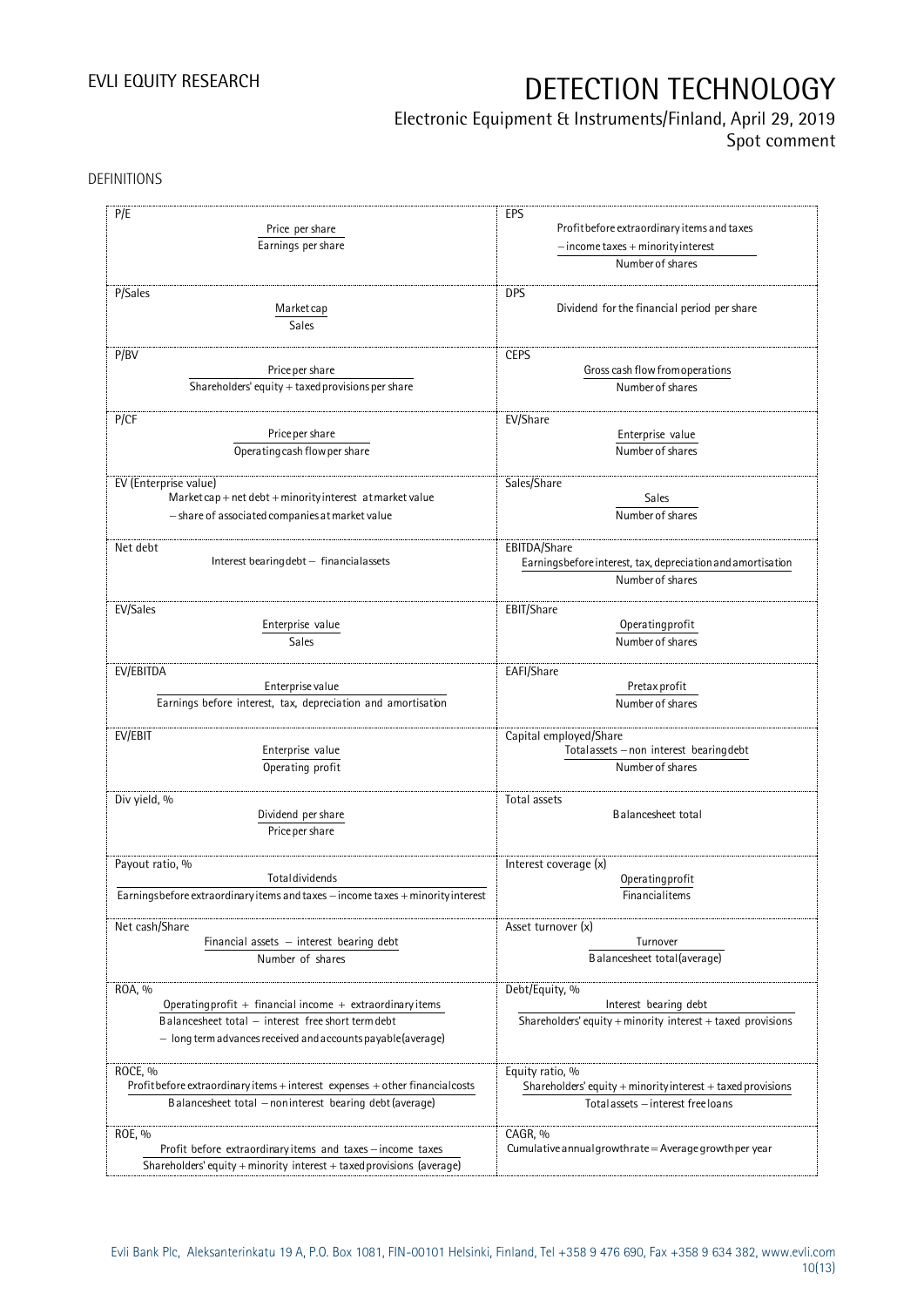### Electronic Equipment & Instruments/Finland, April 29, 2019 Spot comment



The graph above shows the distribution of ERP's recommendations of companies under coverage in 1st of February 2019. If recommendation is not given, it is not mentioned here.

### Name(s) of the analyst(s): Forslund

This research report has been prepared by Evli Research Partners Plc ("ERP" or "Evli Research"). ERP is a subsidiary of Evli Bank Plc. Production of the investment recommendation has been concluded on 29.04.20, 9:00. This report has been published on 29.04.20, 9:10.

None of the analysts contributing to this report, persons under their guardianship or corporations under their control have a position in the shares of the company or related securities.

The date and time for any price of financial instruments mentioned in the recommendation refer to the previous trading day's closing price(s) unless otherwise stated in the report.

Each analyst responsible for the content of this report assures that the expressed views accurately reflect the personal views of each analyst on the covered companies and securities. Each analyst assures that (s)he has not been, nor are or will be, receiving direct or indirect compensation related to the specific recommendations or views contained in this report.

Companies in the Evli Group, affiliates or staff of companies in the Evli Group, may perform services for, solicit business from, hold long or short positions in, or otherwise be interested in the investments (including derivatives) of any company mentioned in the publication or report.

Neither ERP nor any company within the Evli Group have managed or co-managed a public offering of the company's securities during the last 12 months prior to, received compensation for investment banking services from the company during the last 12 months prior to the publication of the research report.

ERP has signed an agreement with the issuer of the financial instruments mentioned in the recommendation, which includes production of research reports. This assignment has a limited economic and financial impact on ERP and/or Evli. Under the assignment ERP performs services including, but not limited to, arranging investor meetings or –events, investor relations communication advisory and production of research material.

ERP or another company within the Evli Group does not have an agreement with the company to perform market making or liquidity providing services.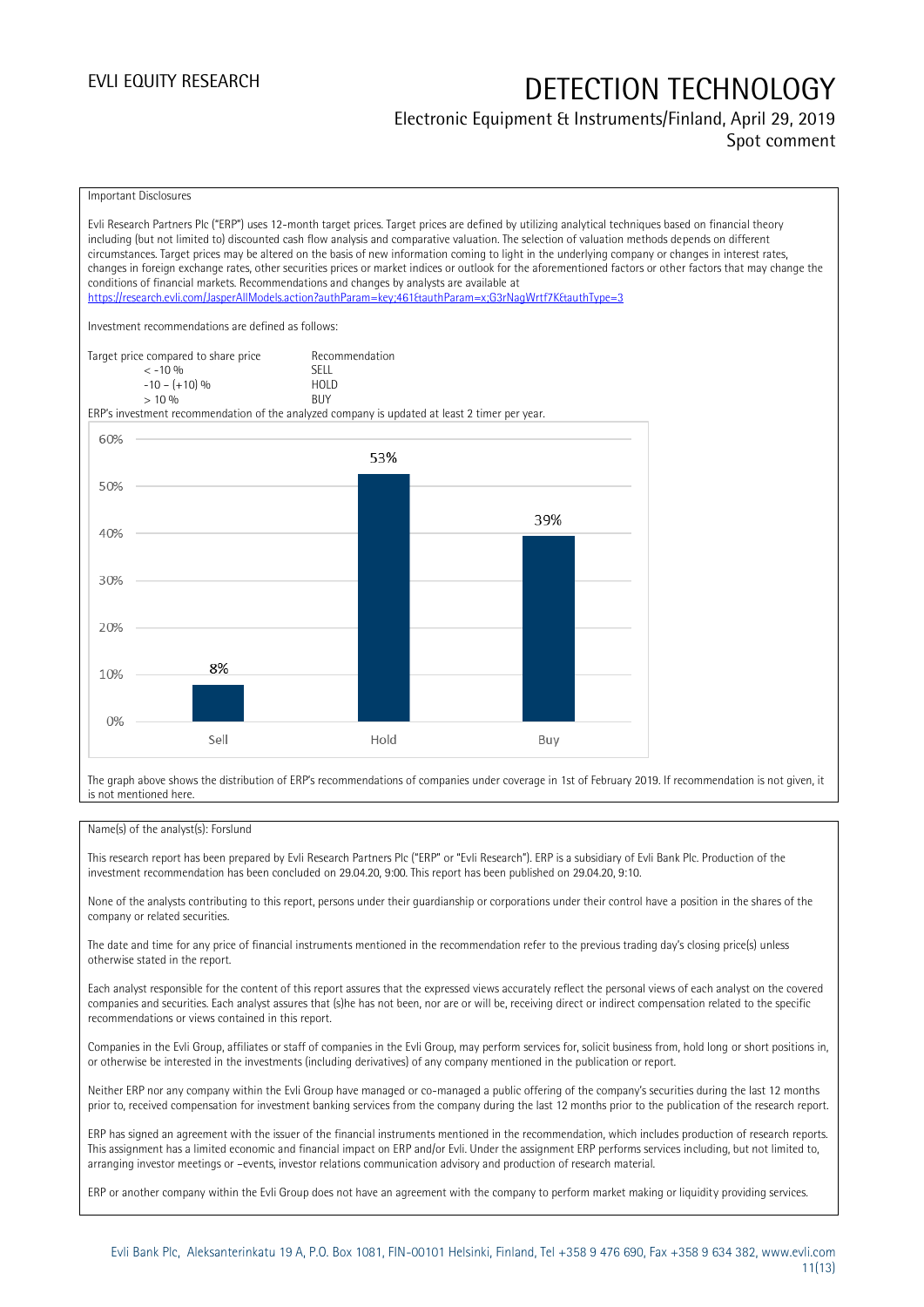### Electronic Equipment & Instruments/Finland, April 29, 2019 Spot comment

For the prevention and avoidance of conflicts of interests with respect to this report, there is an information barrier (Chinese wall) between Investment Research and Corporate Finance units concerning unpublished investment banking services to the company. The remuneration of the analyst(s) is not tied directly or indirectly to investment banking transactions or other services performed by Evli Bank Plc or any company within Evli Group.

This report has not been disclosed to the company prior to its dissemination.

This report is provided and intended for informational purposes only and may not be used or considered under any circumstances as an offer to sell or buy any securities or as advice to trade any securities.

This report is based on sources ERP considers to be correct and reliable. The sources include information providers Reuters and Bloomberg, stock-exchange releases from the companies and other company news, Statistics Finland and articles in newspapers and magazines. However, ERP does not guarantee the materialization, correctness, accuracy or completeness of the information, opinions, estimates or forecasts expressed or implied in the report. In addition, circumstantial changes may have an influence on opinions and estimates presented in this report. The opinions and estimates presented are valid at the moment of their publication and they can be changed without a separate announcement. Neither ERP nor any company within the Evli Group are responsible for amending, correcting or updating any information, opinions or estimates contained in this report. Neither ERP nor any company within the Evli Group will compensate any direct or consequential loss caused by or derived from the use of the information represented in this publication.

All information published in this report is for the original recipient's private and internal use only. ERP reserves all rights to the report. No part of this publication may be reproduced or transmitted in any form or by any means, electronic, mechanical, photocopying, recording or otherwise, or stored in any retrieval system of any nature, without the written permission of ERP.

This report or its copy may not be published or distributed in Australia, Canada, Hong Kong, Japan, New Zealand, Singapore or South Africa. The publication or distribution of this report in certain other jurisdictions may also be restricted by law. Persons into whose possession this report comes are required to inform themselves about and to observe any such restrictions.

Evli Bank Plc is not registered as a broker-dealer with the U. S. Securities and Exchange Commission ("SEC"), and it and its analysts are not subject to SEC rules on securities analysts' certification as to the currency of their views reflected in the research report. Evli Bank is not a member of the Financial Industry Regulatory Authority ("FINRA"). It and its securities analysts are not subject to FINRA's rules on Communications with the Public and Research Analysts and Research Reports and the attendant requirements for fairness, balance and disclosure of potential conflicts of interest. This research report is only being offered in U.S. by Auerbach Grayson & Company, LLC (Auerbach Grayson) to Major U.S. Institutional Investors and is not available to, and should not be used by, any U.S. person or entity that is not a Major U.S. Institutional Investor. Auerbach Grayson is a broker-dealer registered with the U.S. Securities and Exchange Commission and is a member of the FINRA. U.S. entities seeking more information about any of the issuers or securities discussed in this report should contact Auerbach Grayson. The securities of non-U.S. issuers may not be registered with or subject to SEC reporting and other requirements.

ERP is not a supervised entity but its parent company Evli Bank Plc is supervised by the Finnish Financial Supervision Authority.